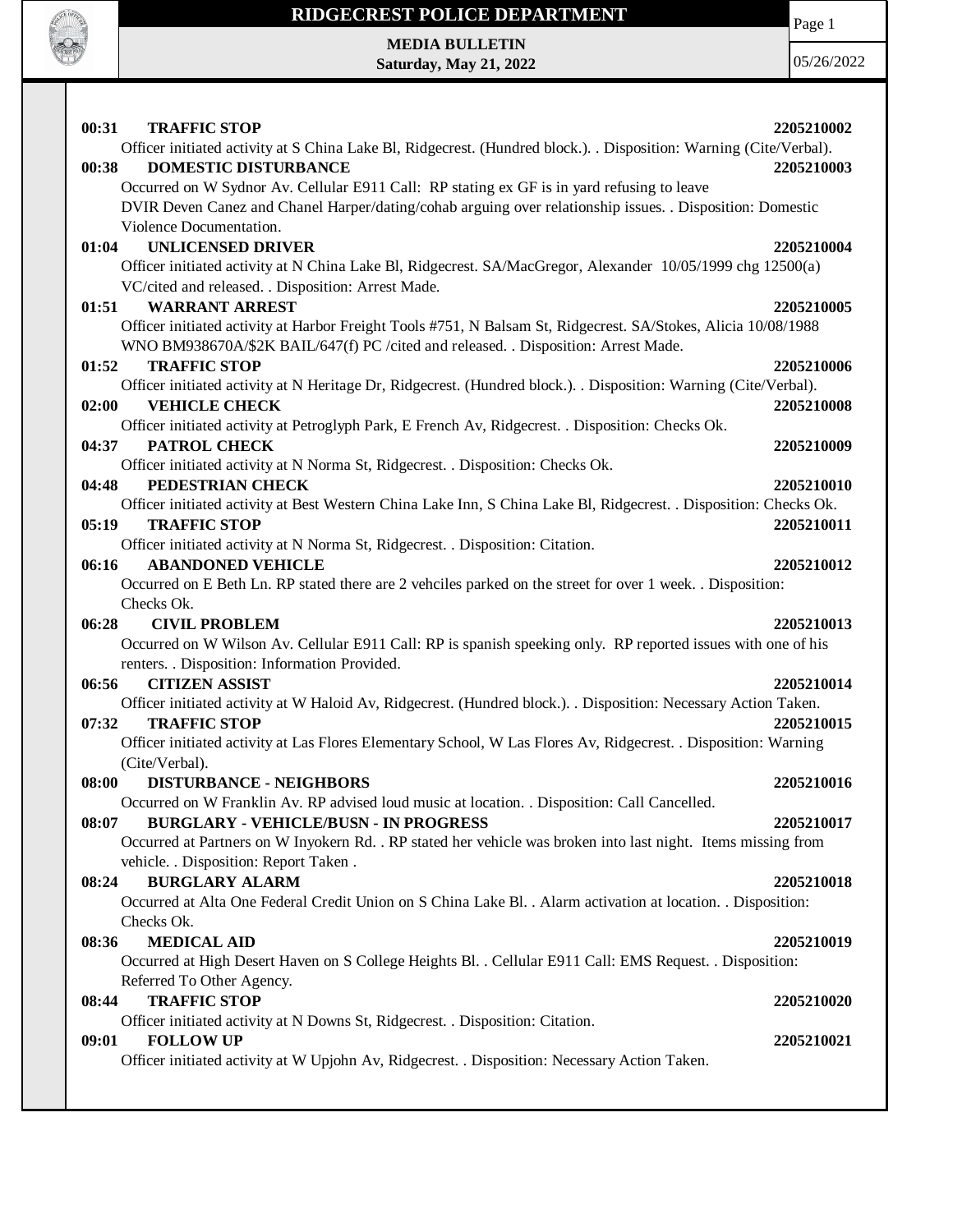

#### **RIDGECREST POLICE DEPARTMENT MEDIA BULLETIN**

**Saturday, May 21, 2022**

Page 2

05/26/2022

**10:01 INFORMATION 2205210022** Occurred at Hoyt, Amanda on S Mayo St. . Cellular E911 Call: RP stated he got a call from 9-1-1. No EMS / Fire / Police needed. . Disposition: Log Note Only. **10:23 CONTACT CITIZEN 2205210023** Occurred on N Gold Canyon Dr. RP requesting info for getting a report from PD. . Disposition: Information Provided. **10:25 SHOPLIFTING 2205210024** Occurred at Oreilly Auto Parts on N China Lake Bl. . Cellular E911 Call: RP stated someone took items out of the store. . Disposition: Information Provided. **10:27 ACO CALL 2205210025** Occurred at Stater Brothers #109 on N China Lake Bl. . Cellular E911 Call: RP stated a dog was stuck in the middle of the roadway. . Disposition: Animal Control Handled. **10:45 PETTY THEFT 2205210026** Occurred on N Sierra View St. RP stated a childs bicycle and vehicle was gone threw. . Disposition: Information Received. **10:51 BURGLARY ALARM 2205210027** Occurred at Leidos on W Reeves Av. . Front zone alarm. . Disposition: False Alarm. **10:56 TRAFFIC STOP 2205210028** Officer initiated activity at N Alvord St, Ridgecrest. S/A: ARAUGO, BENJIMAN (9/21/79) CVC 12500(a) , 4000 (a)(1), 21801(a), 22450(a). . Disposition: Arrest Made. **11:27 INFORMATION 2205210029** Occurred at Immanuel Christian School on W Graaf Av. . RP advised fire alarm is going off at location. RP requested no fire response. . Disposition: Log Note Only. **11:40 CONTACT CITIZEN 2205210030** Occurred at City Of Ridgecrest on W California Av. . RP requested contact. . Disposition: Information Received. **11:47 WELFARE CHECK 2205210031** Officer initiated activity at N Norma St, Ridgecrest. . Disposition: Checks Ok. **11:49 FOUND PROPERTY 2205210032** Occurred at Kristy's Family Dining on S China Lake Bl. . Wallet found. . Disposition: Necessary Action Taken. **12:31 ANNOYING/OBSCENE PHONE CALL 2205210033** Occurred on W Reeves Av. Cellular E911 Call: RP called looking for CHP because her car was towed. . Disposition: Log Note Only. **12:33 CONTACT CITIZEN 2205210034** Occurred at City Of Ridgecrest on W California Av. . RP has questions about restraining order. . Disposition: Information Provided. **12:36 BBGUN 2205210035** Occurred on W Graaf Av. (Hundred block.) RP reported a BMA with a red ryder bb gun shooting bottle in the area. RP concerned someone will get hurt. . Disposition: Unable To Locate. **12:37 CONTACT CITIZEN 2205210036** Occurred at City Of Ridgecrest on W California Av. . RP wanted to report someone shooting his truck with a BB Gun. . Disposition: Information Received. **12:50 RECKLESS VEHICLE 2205210037** Occurred at E Bowman Rd/S Sunland St. RP reported a Ford F150 newer model silver in color tried to run him off the roadway. . Disposition: Unable To Locate. **12:53 911 HANG UP 2205210038** Occurred at City Of Ridgecrest on W California Av. . Cellular E911 Call: Heard someone walking. No answer on call back. . Disposition: Log Note Only.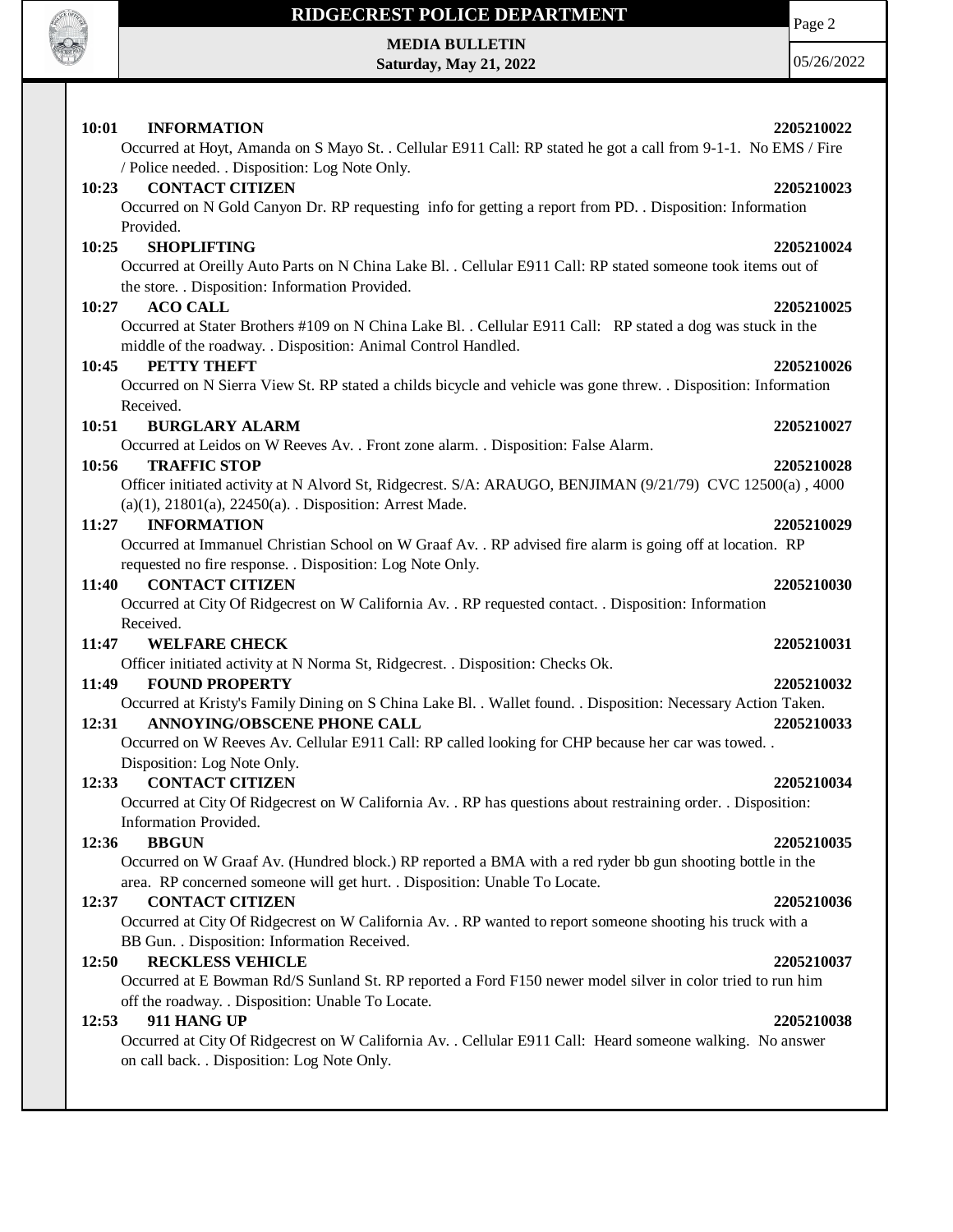

 $\mathsf{I}$ 

# **RIDGECREST POLICE DEPARTMENT MEDIA BULLETIN**

**Saturday, May 21, 2022**

Page 3

| 12:53<br><b>BBGUN</b>                                                                                                                   | 2205210039 |
|-----------------------------------------------------------------------------------------------------------------------------------------|------------|
| Occurred on W Graaf Av. (Hundred block.) Cellular E911 Call: BMA wb black tshirt black jeans walking down                               |            |
| the street with a BB Gun. . Disposition: Log Note Only.                                                                                 |            |
| DRIVING UNDER THE INFLUENCE<br>13:02                                                                                                    | 2205210040 |
| Occurred on N China Lake Bl. (Hundred block.) Cellular E911 Call: Green Camary seen driving all over the                                |            |
| roadway. Headed NB on China Lake. . Disposition: Unable To Locate.                                                                      |            |
| 13:15<br><b>INFORMATION</b>                                                                                                             | 2205210041 |
| Occurred at Masonic Lodge on N Norma St. . Cellular E911 Call: RP called for EMS then cancelled call while                              |            |
| talking to her. . Disposition: Call Cancelled.                                                                                          |            |
| <b>WELFARE CHECK</b><br>13:39                                                                                                           | 2205210042 |
| Occurred at Walmart Supercenter on E Bowman Rd. . RP would like PD to check on a HMA sleeping in vehicle.                               |            |
| . Disposition: Checks Ok.                                                                                                               |            |
| <b>MEDICAL AID</b><br>13:47                                                                                                             | 2205210043 |
| Occurred at Town & Country Mobile Home Park on N Norma St. . Cellular E911 Call: EMS request. .                                         |            |
| Disposition: Referred To Other Agency.                                                                                                  |            |
| <b>ASSIST OTHER DEPARTMENT</b><br><b>14:00</b>                                                                                          | 2205210044 |
| Occurred at Town & Country Mobile Home Park on N Norma St. . KCFD requesting PD respond for kids                                        |            |
| onscene. . Disposition: Assisted.                                                                                                       |            |
| <b>ACO CALL</b><br>15:00                                                                                                                | 2205210045 |
| Officer initiated activity at China Lake Trailer Park, W Moyer Av, Ridgecrest. Cat caught in the trap at the                            |            |
| location. . Disposition: Animal Control Handled.                                                                                        |            |
| PARKING VIOLATION<br>15:14                                                                                                              | 2205210046 |
|                                                                                                                                         |            |
| Occurred at W Church Av/S Margalo St. RP reported tan sedan parked in the roadway blocking traffic                                      |            |
| Disposition: Gone On Arrival.<br><b>CONTACT CITIZEN</b><br>15:19                                                                        | 2205210047 |
| Occurred on S Locust St. RP has questions about CCW. . Disposition: Information Provided.                                               |            |
|                                                                                                                                         | 2205210048 |
| 15:21<br><b>MEDICAL AID</b>                                                                                                             |            |
| Occurred on S Richmond Rd. Cellular E911 Call: EMS request. . Disposition: Referred To Other Agency.<br><b>SUSPICIOUS CIRCUMSTANCES</b> |            |
| 15:35                                                                                                                                   | 2205210049 |
| Occurred on E French Av. Cellular E911 Call: RP stated 2 individuals in bathroom. . Disposition: Necessary                              |            |
| Action Taken.                                                                                                                           |            |
| 15:57<br><b>FOUND PROPERTY</b>                                                                                                          | 2205210050 |
| Occurred at City Of Ridgecrest on W California Av. . Found cellphone. . Disposition: Report Taken.                                      |            |
| <b>DOMESTIC DISTURBANCE</b><br>16:04                                                                                                    | 2205210051 |
| Occurred at Skate Park on E French Av. . Cellular E911 Call: RP stated a male and female unknown clothing                               |            |
| were arguing and female was hit by male.                                                                                                |            |
| DVIR: Jessica Chacon / Deshawn Green; Dateing, non-cohab, no kids, arguing over money. . Disposition:                                   |            |
| Domestic Violence Documentation.                                                                                                        |            |
| <b>FOLLOW UP</b><br>16:11                                                                                                               | 2205210052 |
| Occurred on N Sierra View St. RP stated he has video for from earlier. . Disposition: Follow Up Completed.                              |            |
| 16:22<br><b>DISTURBANCE - SUBJECT</b>                                                                                                   | 2205210053 |
| Occurred on S Nevada St. Cellular E911 Call: RP advised there are 2 WFJ's behind her house in alley.                                    |            |
|                                                                                                                                         |            |
| Service Class: W911. . Disposition: Checks Ok.                                                                                          |            |
| 16:36<br><b>WATER LEAK</b>                                                                                                              | 2205210054 |
| Occurred on W Upjohn Av. RP advised water leaking in the middle of roadway. . Disposition: Log Note Only.                               |            |
| ANNOYING/OBSCENE PHONE CALL<br>17:15                                                                                                    | 2205210055 |
| Occurred on N Downs St. Cellular E911 Call: RP advised her son was getting hurt in Bakersfield. . Disposition:                          |            |
| Log Note Only.                                                                                                                          |            |
|                                                                                                                                         |            |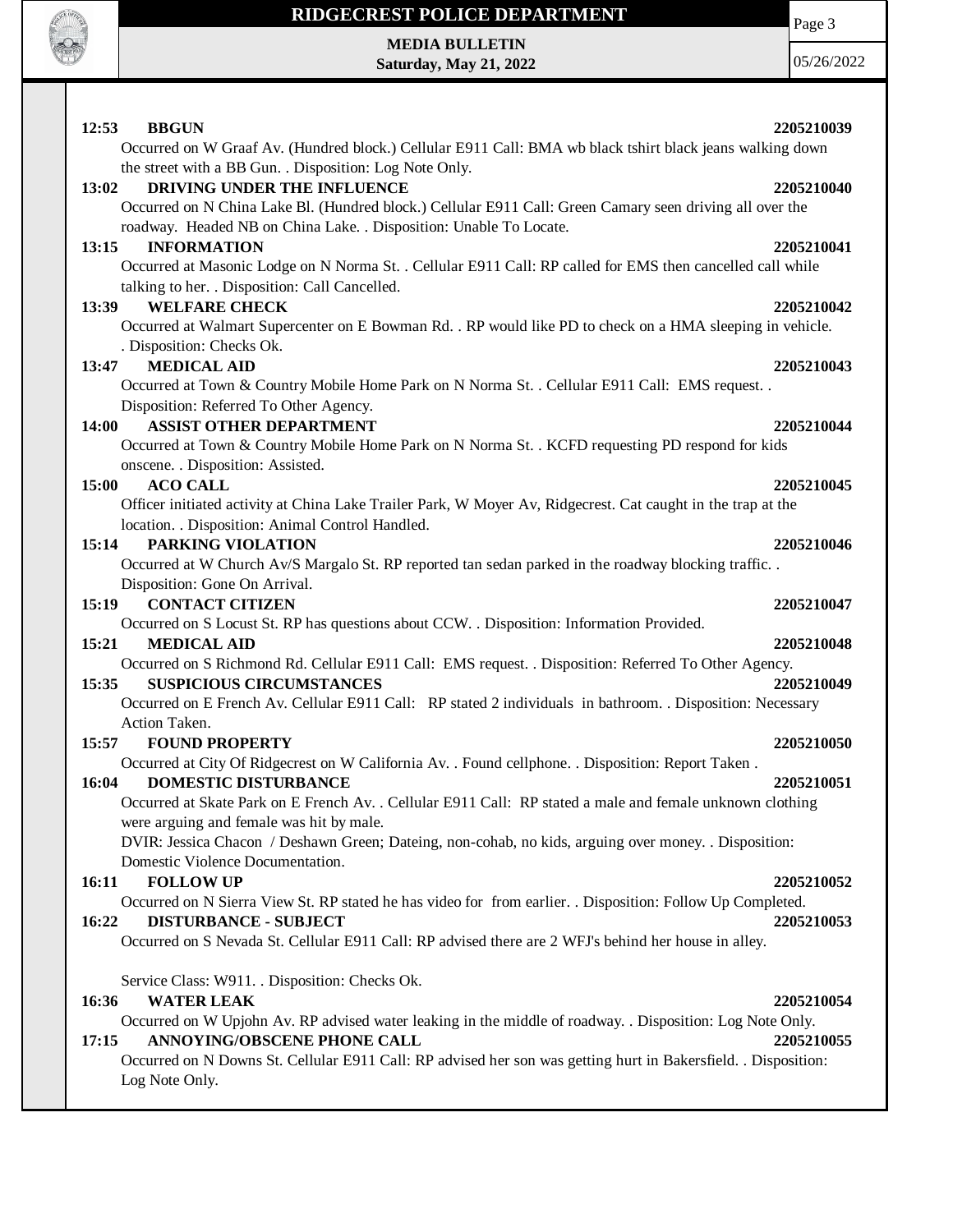

#### **RIDGECREST POLICE DEPARTMENT**

Page 4

**MEDIA BULLETIN Saturday, May 21, 2022**

| <b>DOMESTIC DISTURBANCE</b><br>17:18                                                                               | 2205210056 |  |
|--------------------------------------------------------------------------------------------------------------------|------------|--|
| Occurred on N Scott St. DVIR : Married / Co-Hab / Kids in common / arguing over relationship issues. .             |            |  |
| Disposition: Domestic Violence Documentation.                                                                      |            |  |
| 17:56<br><b>CIVIL PROBLEM</b><br>2205210057                                                                        |            |  |
| Occurred on S Holly Canyon Dr. RP sold home and new tenants are holding RP's computer hostage until back           |            |  |
| yard clean. . Disposition: Information Provided.                                                                   |            |  |
| 18:05<br><b>FOLLOW UP</b><br>2205210058                                                                            |            |  |
| Occurred on S Allen St. Follow up on incident 2203300026. Disposition: Call Cancelled.                             |            |  |
| <b>TRAFFIC STOP</b><br>18:39<br>2205210059                                                                         |            |  |
| Officer initiated activity at N Downs St, Ridgecrest. . Disposition: Citation.                                     |            |  |
| <b>CONTACT CITIZEN</b><br>18:43<br>2205210060                                                                      |            |  |
| Occurred at City Of Ridgecrest on W California Av. . RP wants to know status of adult male 22-1488/10-21. .        |            |  |
| Disposition: Information Provided.                                                                                 |            |  |
| <b>BURGLARY ALARM</b><br>18:57<br>2205210061                                                                       |            |  |
| Officer initiated activity at Dart Thrift Store, N Gold Canyon Dr, Ridgecrest. . Disposition: False Alarm.         |            |  |
| 19:09<br><b>DISTURBANCE-FAMILY</b><br>2205210063                                                                   |            |  |
| Occurred on S Nevada St. RP 15 yo male stating he got in a physical altercation with his parents. Disposition:     |            |  |
| Unfounded.                                                                                                         |            |  |
| <b>DRUNK IN PUBLIC</b><br>19:12<br>2205210064                                                                      |            |  |
| Occurred at Heritage Village Assoc on W Heritage Dr. . RP states 2 intoxicated males/1 female (not intoxicated)    |            |  |
| are at basketball courts. . Disposition: Gone On Arrival.                                                          |            |  |
| <b>COURTESY REPORT</b><br>19:18<br>2205210065                                                                      |            |  |
| Occurred at City Of Ridgecrest on W California Av. . RP requesting inc # for lost/stolen wallett/stating UNK       |            |  |
| subs used his debit card for online purchases. . Disposition: Information Provided.                                |            |  |
| 19:33<br><b>EXTRA PATROL</b><br>2205210066                                                                         |            |  |
| Occurred on S Silver Ridge St. . Disposition: Information Provided.                                                |            |  |
| <b>TRAFFIC STOP</b><br>19:53<br>2205210067                                                                         |            |  |
| Officer initiated activity at N China Lake Bl, Ridgecrest. . Disposition: Warning (Cite/Verbal).                   |            |  |
| <b>WARRANT ARREST</b><br>20:12<br>2205210068                                                                       |            |  |
| Officer initiated activity at S Norma St, Ridgecrest. SA/Bravo, Melanie 03/20/2002 WNO                             |            |  |
| RM055312A/ARREST/SUPP 21-2621/\$5K/VC 22350/VC23013(A)/cited and released. . Disposition: Arrest                   |            |  |
| Made.                                                                                                              |            |  |
| 20:15<br><b>MEDICAL AID</b><br>2205210069                                                                          |            |  |
| Occurred at High Desert Haven on S College Heights Bl. . Cellular E911 Call: EMS request. . Disposition:           |            |  |
| Referred To Other Agency.                                                                                          |            |  |
| <b>HARASSMENT</b><br>20:17<br>2205210070                                                                           |            |  |
| Occurred on S Sunland St. RP states he wants a no trespassing and no contact for subj. . Disposition:              |            |  |
| Information Provided.                                                                                              |            |  |
| <b>TRAFFIC STOP</b><br>20:20<br>2205210071                                                                         |            |  |
| Officer initiated activity at N China Lake Bl, Ridgecrest. (Hundred block.). . Disposition: Warning (Cite/Verbal). |            |  |
| 20:25<br><b>TRAFFIC STOP</b><br>2205210072                                                                         |            |  |
| Officer initiated activity at Stater Brothers #109, N China Lake Bl, Ridgecrest. . Disposition: Citation.          |            |  |
| 20:26<br><b>MEDICAL AID</b><br>2205210073                                                                          |            |  |
| Occurred on N Florence St. Service Class: VOIP EMS REQUEST. . Disposition: Referred To Other Agency.               |            |  |
| 20:50<br><b>TRAFFIC STOP</b><br>2205210074                                                                         |            |  |
| Officer initiated activity at N China Lake Bl, Ridgecrest. (Hundred block.). . Disposition: Warning (Cite/Verbal). |            |  |
| <b>TRAFFIC STOP</b><br>2205210075<br>20:57                                                                         |            |  |
| Officer initiated activity at S China Lake Bl, Ridgecrest. (Hundred block.). Disposition: Warning (Cite/Verbal).   |            |  |
|                                                                                                                    |            |  |